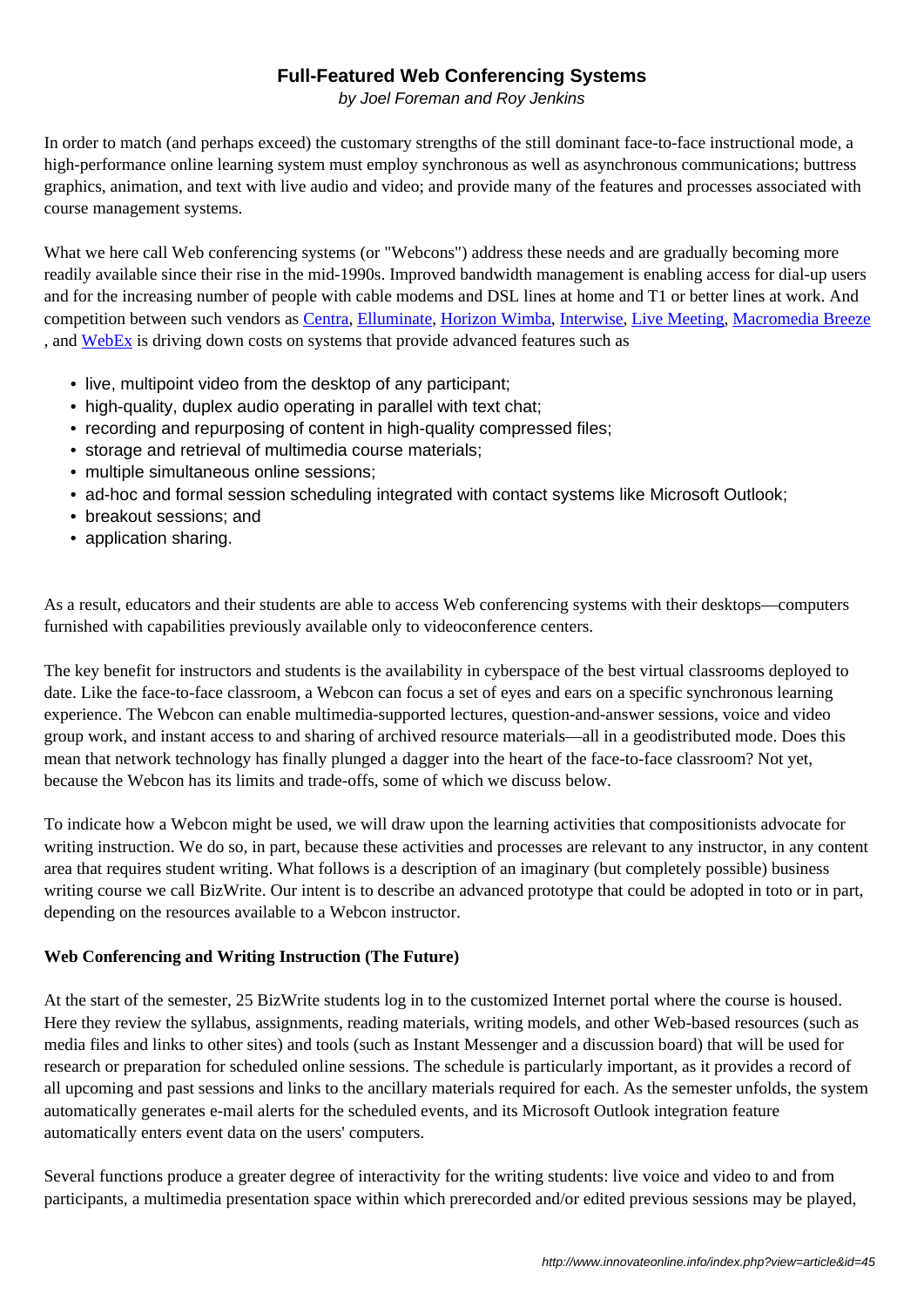and application sharing. We deal with each function below.

## **Voice and Video**

To maximize the benefits of the Webcon course, each participant should have a headset for voice communication and a video capture device (such as a webcam or camcorder), focused to make his or her image available to others online. When positioned properly, the webcam projects an image that is roughly equivalent to what we see when watching a news commentator on broadcast television: The speaker appears to be looking into the viewer's eyes, for a personal effect. The speaker's image and voice are both transmitted over the Internet, so no additional phone lines are required. However, the platform is used much like a phone (rather, a videophone), with the instructor or a student able to initiate informal sessions (with two or more people) that advance the learning goals of the course.

The live video image is about the size of a passport photo. Although it lacks the smooth flow of a broadcast image, it does provide a sense of presence by allowing participants to monitor the facial expressions of others as they speak. A maximum of five video links (enough for small group interactions) can be simultaneously active, although only the presenter and one other participant are streaming (i.e., displaying motion) at any given time. The other three are frozen in a snapshot mode that converts to streaming mode when the microphone is passed around. The five available slots can also be transferred to other participants.

The writing course's first live session begins as a conventional instructor-centered lecture directed to the entire online class. The students see the instructor and the faces of those who ask questions or make comments about the content of the presentation. BizWrite class members prepared for this live event asynchronously: They logged in and reviewed all course materials, followed the automated procedures for installing the Webcon software, tested their own audio/video equipment, and accessed the online Webcon presentation space. These advance activities increased the likelihood that the first session would be glitch-free and focused. The students are now motivated, organized, and engaged for the weeks ahead.

### **The Presentation Space**

The live course introduction incorporates various media and remote-guest capabilities to engage and maintain student attention and to provide a preview of coming attractions. The highly produced sixty minutes required numerous hours of advance work, as the instructor had to assemble materials, organize the schedule with a guest speaker, and rehearse a few times to ensure a smooth result. The introduction simultaneously achieves two learning goals: It demonstrates how the Webcon will be used during the semester, and it lays the foundation for the course.

The instructor is as familiar with the Webcon controls as she is with automobile controls, so the different components of the session seamlessly transition from one to another. After welcoming students to the course, the instructor introduces a strong motivational speaker and advocate of good writing, the chief executive officer (CEO) of Dyncorp. A two-minute, company-produced video provides background about Dyncorp before the executive, who is networked in from his desk in Northern Virginia, addresses the students for a few minutes about the fine art and importance of memo writing; he then answers questions.

In future weeks, similar guests from various national and international locations will speak to the class on diverse topics such as knowledge management and data visualization. All guest appearances will be recorded and stored online so that the students can access them while working on related writing assignments. At the end of the semester, the instructor will review all of the recordings to determine whether they might be edited and reused for future classes.

#### **Application Sharing**

After the Dyncorp CEO responds to student questions, the instructor activates the application-sharing function to display to students the Microsoft Word document (one of the CEO's memos) on her desktop. This section has been rehearsed: The instructor has prompted the CEO to speak about his use of a brief introductory paragraph and bullets, headings, and examples—elements that the students must consider when producing their own first memos for the course. As the CEO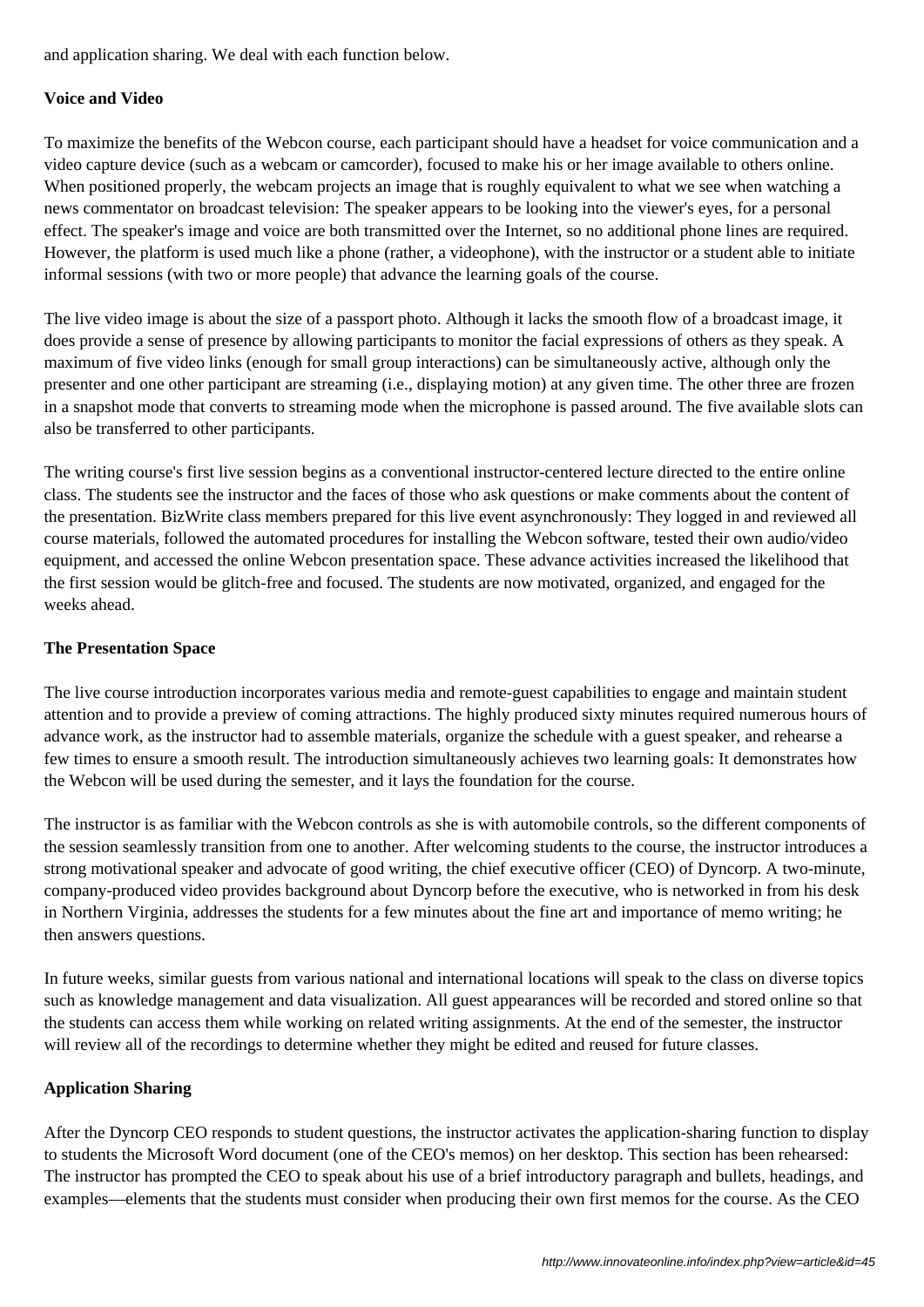marked-up text for future student reference.

As the course develops, students will use the application-sharing feature to share their computer desktops with each other and with the instructor. They will be able to record and display the products of brainstorming sessions, to collaborate on compositions, to peer review student work, to support editing sessions and proofreading, to mark up and critique model compositions, and to discuss graded assignments with the instructor. Because control of the shared application can be passed back and forth between those in a conference, the participants can take turns using such word-processing features as track changes, comment insertion, and highlighting to communicate their insights.

# **Breakout Sessions**

For the purposes of the live introductory session, the instructor has used application sharing to show specific examples of the rhetorical techniques that students will employ in their own memo-writing efforts. To reinforce these points, she creates five-person breakout groups that meet in their own virtual spaces and have the full power of the interface to interact among themselves. The students' task is to introduce themselves and to discuss their understanding of the first assignment and the key writing competences they will need to exercise. They use the Webcon whiteboard to list what they regard as the indicators of an "A" memo, and they submit it for the instructor's future consideration. The demonstrated ability of the Webcon to support five or more private and simultaneous virtual conferencing spaces establishes it as the "place" where students will come when they need to visit an open "lounge," take advantage of regularly scheduled instructor office hours, have one-on-one impromptu conferences with the instructor, or participate in small group work.

During the first breakout session, the instructor "drops in" to monitor each small group. She then reconvenes the entire class to conduct a question-and-answer session, informed by what she has observed during her monitoring, that reinforces the targeted learning goals. The session is almost over, and the instructor has used nearly every tool available in the Webcon to address the students' eyes and ears and to engage them (through their interaction with her and each other) with the material. But she wants to end the class with more than talk. The Webcon enables her to display any digital media accessible by a computer: PowerPoint presentations, Flash animations, audio files, or Web sites and all that they might contain. In this instance she posts to the class portal a previously prepared Webcon session that reviews key lesson points in advance of the online quiz that concludes the class.

# **Reality (The Present)**

Although a Webcon course like the one we have just described could happen tomorrow, two familiar constraints are preventing implementation: money and human resources.

At present an organization can either own and operate a Webcon or buy an annual license. Outright ownership is prohibitively expensive for most educational organizations, but an annual licensing fee of about \$50,000 (the minimum for a state-of-the-art system) will provide unlimited usage for up to 25 faculty members and 2,500 students. That economy of scale makes the yearly fee look reasonable to some institutions. The Webcon would be hosted by an application service provider that takes care of all upgrade and maintenance costs, so the only technical support issue that the school must manage is a user help desk—a function that could be added to existing help desk responsibilities.

Another promising approach is the pioneering collaboration of the Missouri Research and Education Network ( MOREnet) and Centra. Together they provide Webcon services to schools, libraries, and government agencies throughout the state. As Klonoski (2005) notes in this issue of *Innovate*, such statewide forms of collaboration can offer substantially lower prices for institutions seeking advanced technology resources for their teachers and students.

[Faculty me](http://www.more.net/services/e-conferencing)mbers will need training, of course, to manage the Webcon interface and operate all of its functions. With regard to course content and cours[e desig](http://www.innovateonline.info/index.php?view=article&id=69)n, many instructors will need the help of an instructional designer to bring their conventional practices into cyberspace, sequence activities, integrate visualizations in their lessons, and exploit materials available on the World Wide Web. Some instructors will be willing and able to customize and preproduce instructional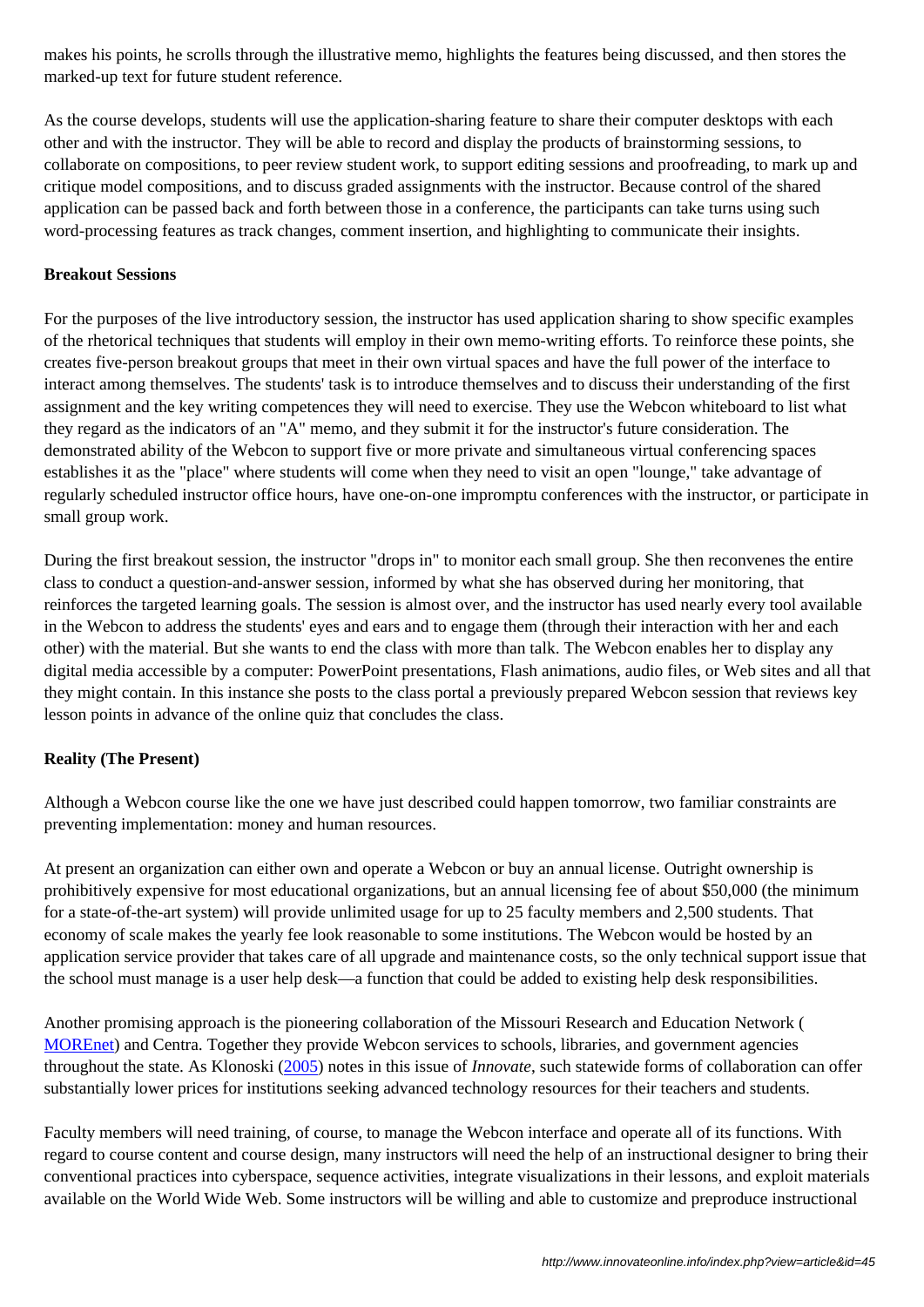s that offer this kind of faculty support; thus the costs (which can be considerable for visually dynamic learning objects) can be amortized by producing materials that will be used in many sections of the same course and repeated in subsequent semesters.

# **Conclusion**

It should be quite clear from the tone and content of this article that we regard the Webcon as a significant player in the future of electronic education. Will it do a comparable or better job than the face-to-face classroom? That question is impossible to answer without controlled comparative studies. However, we do know that our culture is becoming comfortable and working productively with phone conferencing (the Webcon's older sibling and a clearly effective substitute for face-to-face work groups). We do know that the Webcon can (within certain limitations) replicate most face-to-face classroom activities and that it excels in bringing students into contact with each other and with distant guests. Moreover, many people who already utilize Web conferencing at work will be attracted to Webcon courses, as will those who want to overcome the inconvenience of face-to-face attendance.

Prices obviously need to decline or be distributed among numerous subscribers before the Webcon can begin to realize its potential for ubiquity. Strides in bandwidth management will contribute to adoption as the Webcon gradually becomes as easy to use as the telephone. (The phone/Internet convergence is already under large-scale commercial development by Vonage and others.) But very powerful and user-friendly Webcons are now available for those who can get access to them. They serve a diverse group that includes

- lecture-dependent technophobes who wish merely to extend the spatial reach of their classroom voices;
- computer[-literate](http://www.vonage.com/) faculty members who master all the Webcon tools and manage courses as complex as the one described above;
- teams of instructional designers who create highly produced courses that are furnished with multimedia learning objects and sequenced with diverse activities to address diverse learning styles and to deeply process learning goals; and
- faculty and staff members who recognize that Webcon technology can reduce standard meeting costs and provide useful facilitation tools.

There will be some who lament the loss of face-to-face social amenities, but they are not likely to be the "digital natives"—Prensky's term for those born into the digital environment (2001). Having spent many of their youthful hours instant messaging and interacting with their peers in massively multiplayer online games, the natives will know better.

# **References**

Klonoski, E. 2005. Cost-saving collaboration: Purchasing and deploying a statewide learning management system. *Innovate*, April/May. http://www.innovateonline.info/index.php?view=article&id=69 (accessed April 1, 2005).

Prensky, M. 2001. Digital natives, digital immigrants. *On the Horizon* 9 (5): 1-6. http://www.marcpren[sky.com/writing/Prensky%20-%20Digital%20Natives,%20Digit](http://www.innovateonline.info/index.php?view=article&id=69)al %20Immigrants%20-%20Part1.pdf (accessed April 1, 2005).

# **[COPYRIGHT AND CITATION INFORMATION FOR THIS ARTICL](http://www.marcprensky.com/writing/Prensky%20-%20Digital%20Natives,%20Digital%20Immigrants%20-%20Part1.pdf)E**

[This article may be reproduced and](http://www.marcprensky.com/writing/Prensky%20-%20Digital%20Natives,%20Digital%20Immigrants%20-%20Part1.pdf) distributed for educational purposes if the following attribution is included in the document:

**Note:** This article was originally published in Innovate (**http://www.innovateonline.info/**) as: Foreman, J., and R. Jenkins. 2005. Full-featured Web conferencing systems. Innovate 1 (4). http://www.innovateonline.info/index.php?view=article&id=45 (accessed April 4, 2005). The article is reprinted here with